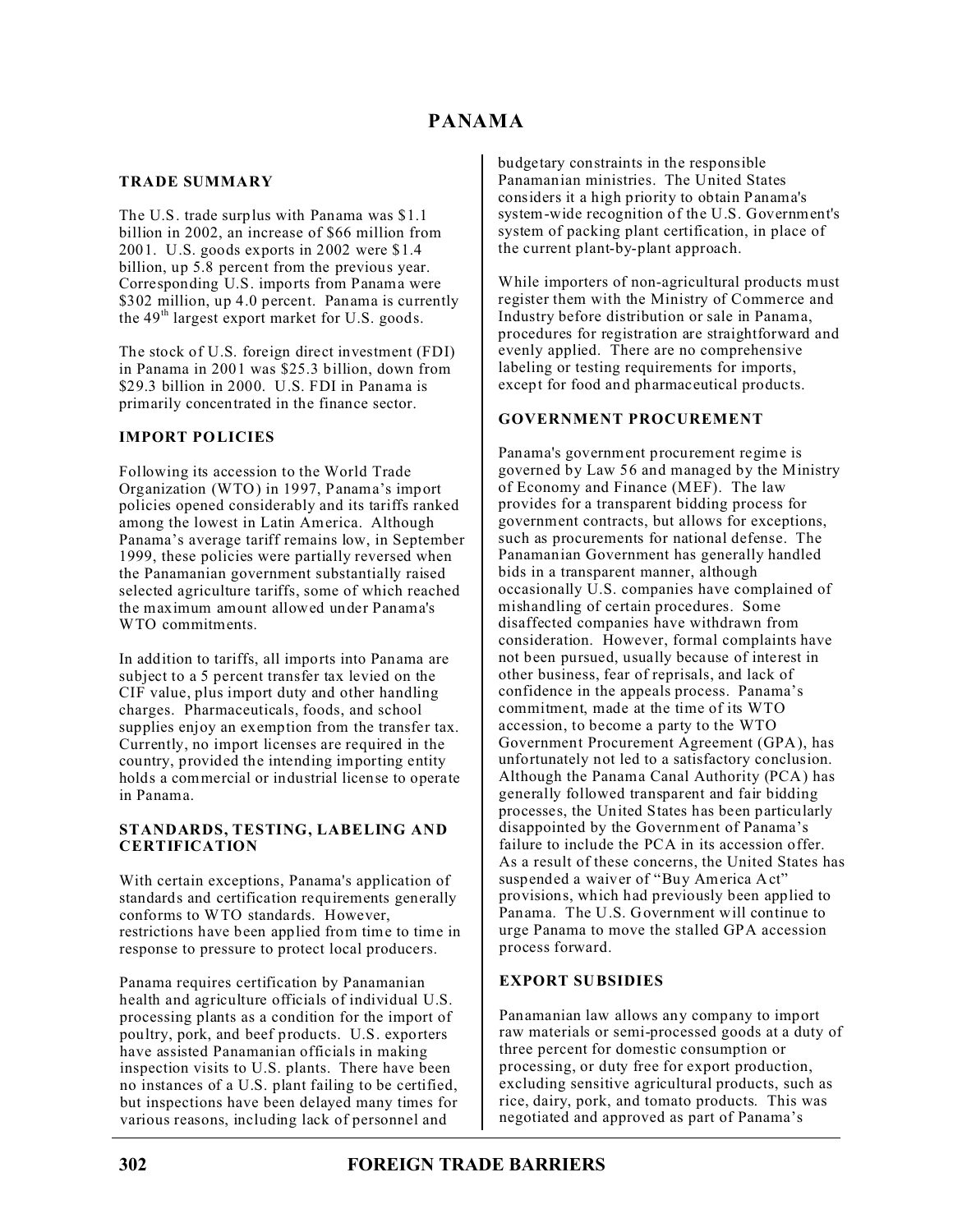## **PANAMA**

accession to the WTO. Companies not already receiving benefits under the Special Incentives Law of 1986 are allowed a tax deduction of up to 10 percent of their profits from export operations through 2002, and a project to extend these benefits is now being promoted by the private sector.

Because of its WTO obligations, Panama revised its export subsidy policies in 1997-98. The government originally had stated its intention to phase out its Tax Credit Certificate (CAT), given to firms producing certain non-traditional exports, by the end of 2001. But during the WTO Ministerial Conference in November 2001, the Government of Panama asked for and received an extension for the use of CATs. The final date for a CAT phase-out has now been extended to 2005. The policy allows exporters to receive CATs equal to 15 percent of the export's national value added. The certificates are transferable and may be used to pay tax obligations to the government, or they can be sold in secondary markets at a discount. The government has become stricter in defining national value added, attempting to reduce the amount of credit claimed by exporters.

A number of industries that produce exclusively for export, such as shrimp farming and tourism, are exempted from paying certain types of taxes and import duties. The Government of Panama established this policy to attract foreign investment, especially in economically depressed regions, such as the city of Colon. Companies that profit from these exemptions are not eligible to receive CATs for their exports.

The Tourism Law of 1994 (Law 8) allows deduction from taxable income of 50 percent of any amount invested by Panamanian citizens in tourism development.

Law 25 of 1996 provides for the development of "export processing zones" (EPZs) as part of an effort to broaden the Panamanian manufacturing sector while promoting investment, particularly in former U.S. military bases. Companies operating in these zones may import inputs duty-free if products assembled in the zones are to be exported. The government also provides other tax incentives to EPZ companies and EPZ provisions have been extended to the new Multi-Modal Transportation Center (CEMIS) being established near the Colon Free Zone.

#### **INTELLECTUAL PROPERTY RIGHTS (IPR) PROTECTION**

Protection of intellectual property rights (IPR) in Panama has improved significantly in recent years. Specialized courts have been created to hear intellectual property-related cases. The Government of Panama is also in the process of creating a specialized IPR prosecutor's office. Intellectual property policy and practice in Panama is the responsibility of the Inter-institutional Committee. This committee consists of representatives from six government agencies and operates under the leadership of the Vice-Minister of Foreign Trade. It coordinates enforcement actions and develops strategies to improve compliance with the law. In 2000, the Government of Panama issued a decree mandating that all computer systems used by government entities be legal and licensed.

#### **Copyrights**

Panama's 1994 copyright law modernized copyright protection in Panama, providing for payment of royalties, facilitating the prosecution of copyright violators, protecting computer software, and making copyright infringement a felony. Although the lead prosecutor for IPR cases in the Attorney General's Office has taken a vigorous enforcement stance against piracy and counterfeiting, the Copyright Office remains small and ineffective, and Panama's judicial system has not provided speedy and effective remedies in civil and criminal piracy cases brought under the law. Consequently, Panama continues to be a popular transshipment point for pirated goods.

Panama is signatory to the WIPO Copyright Treaty and the WIPO Performances and Phonographs Treaty, but the Copyright Office has been slow to draft and implement further improvements to the Copyright Law. Nevertheless, the office has proposed to establish new offenses, such as for Internet-based copyright violations, to enhance border measures, and has already raised the penalties for infractions. Draft legislation is moving forward with technical assistance from SIECA (the Central American Economic Integration System).

#### **Patents**

Panama's 1996 Industrial Property Law provides a term of 20 years of patent protection from the date of filing. However, pharmaceutical patents are granted for only 15 years, and can be renewed for